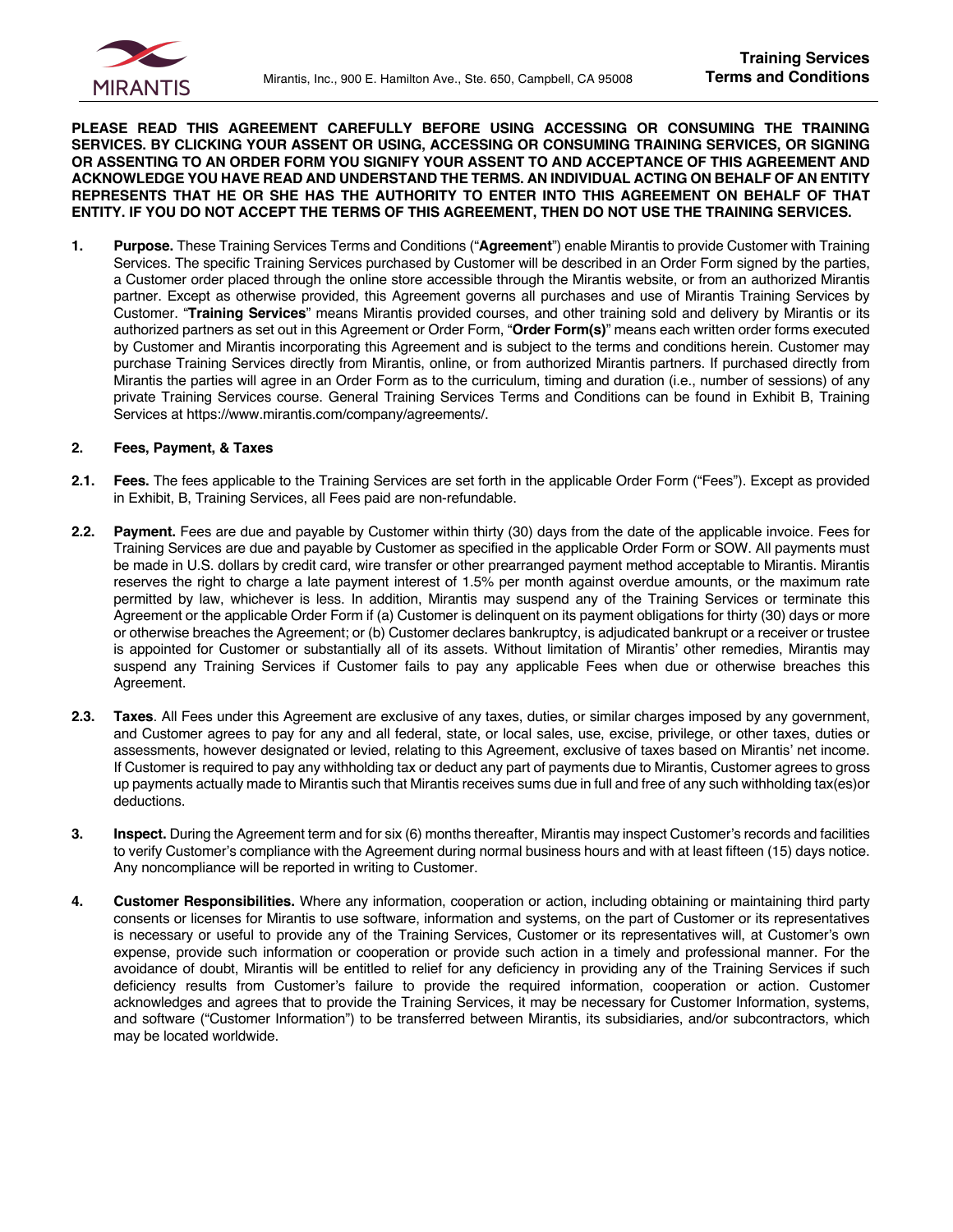#### **5. Mirantis Ownership**

- a) Except for Customer Confidential Information, Mirantis owns and will retain all rights, title and interest, including all applicable rights in patents, copyrights, trademarks, trade secrets, and other intellectual property rights, in and to the Mirantis Portal and its contents, software, Mirantis' Confidential Information, Mirantis tools, open source, Training Services, and any derivatives thereof.
- b) Suggestions, enhancement requests, recommendation or other feedback provided by Customer relating to the Mirantis Portal, Mirantis OpenStack Software, open source, the Training Services or any other services or materials made available by Mirantis ("Feedback") may be used by Mirantis under a royalty-free, fully paid-up, worldwide, transferable, sublicensable, irrevocable and perpetual license to use or incorporate the Feedback into the Mirantis Portal, the Mirantis OpenStack Software or its other products or services.

# **6. Term and Termination**

- **6.1. Term.** This Agreement commences on the Effective Date and ends when Mirantis is no longer obligated to provide Customer with Training Services under this Agreement. Each Order Form begins on the date the Order Form is executed ("Order Form Effective Date") and continues for the term stated in the Order Form. After the initial term, the term for products or services will renew for successive terms of one (1) year each upon mutual written agreement between the parties. Customer must use Training Services set forth in an Order Form during the term specified in the Order Form or within one (1) year of the Order Form Effective Date, whichever is shorter; if unused, such Training Services will expire.
- **6.2. Termination.** Either party may terminate this Agreement or an Order Form immediately upon notice to the other party if the other party breaches or is in default of any obligation hereunder, which breach or default is incapable of cure or which, being capable of cure, has not been cured within thirty (30) days after receipt of written notice from the non-defaulting party provided that such notice and cure will not be required for a breach of Section 7.1, Confidentiality of the Agreement. The termination of an individual Order Form will not terminate any other Order Form or this Agreement unless otherwise specified in the written notice of termination. Without prejudice to any other right or remedy of Mirantis, in the event either party terminates an Order Form, Customer will pay for all Training Services provided up to the effective date of termination.
- **6.3. Effect of Termination.** Sections 2, 3, 5, 6.3, 7, 9, 10, & 11 will survive the termination or expiration of this Agreement. Termination of this Agreement by either party will not act as a waiver of any breach of this Agreement and will not act as a release of either party from any liability for breach of such party's obligations under this Agreement. Neither party will be liable to the other for damages of any kind solely as a result of terminating this Agreement in accordance with its terms, and termination of this Agreement by a party will be without prejudice to any other right or remedy of such party under this Agreement or applicable law.
- **7. Confidentiality.** Each party receiving Confidential Information ("Recipient") from the party disclosing such information ("Discloser") shall use Confidential Information solely for the purpose of providing and receiving Training Services under this Agreement. "Confidential Information" means information that is reasonably marked as "confidential", identified as confidential at the time of disclosure, or reasonably known by Recipient to be confidential or should reasonably be expected to be known as confidential. Recipient acknowledges and agrees that the disclosure of the Confidential Information does not confer any license, interest or rights of any kind in or to the Confidential Information except as provided herein. For two (2) years after the termination of this Agreement Recipient shall hold Confidential Information in confidence and not disclose or use the Confidential Information, directly or indirectly, in any form, by any means, or for any purpose. Recipient shall only disclose the Confidential Information to its employees and independent contractors, to the extent such persons have a need to know such information for the purposes described in this Agreement, and provided such employees and independent contractors shall be obligated in writing to comply with terms and conditions no less protective than those set forth in this Section. Recipient will not reverse, engineer or modify the Confidential Information for any purpose whatsoever. Recipient shall protect the Confidential Information using the same degree of care, but no less than a reasonable degree of care, to prevent the unauthorized use or disclosure of the Confidential Information as Recipient uses to protect its own confidential information. Recipient shall notify the Discloser in writing immediately upon discovery of any unauthorized use or disclosure of Confidential Information or any other breach of these confidentiality obligations and shall reasonably cooperate with the Discloser to regain possession of such Confidential Information and prevent further unauthorized use and disclosure. All Confidential Information is provided "AS IS" and without any warranty (express or implied). Confidential Information does not include information that: (a) is or becomes generally publicly available through no fault of Recipient, (b) was known to Recipient, free of any confidentiality obligations, before its disclosure, (c) becomes known to Recipient, free of any confidentiality obligations, from a source other than Discloser, (d) is independently developed by Recipient without use of Confidential Information, or (e) is disclosed by Recipient pursuant to a requirement of a governmental agency or by operation of law, provided that Recipient shall notify Discloser prior to disclosure (if it can do so without violating any law or rule) in order to give Discloser a reasonable opportunity to seek an appropriate protective order or similar protection(s).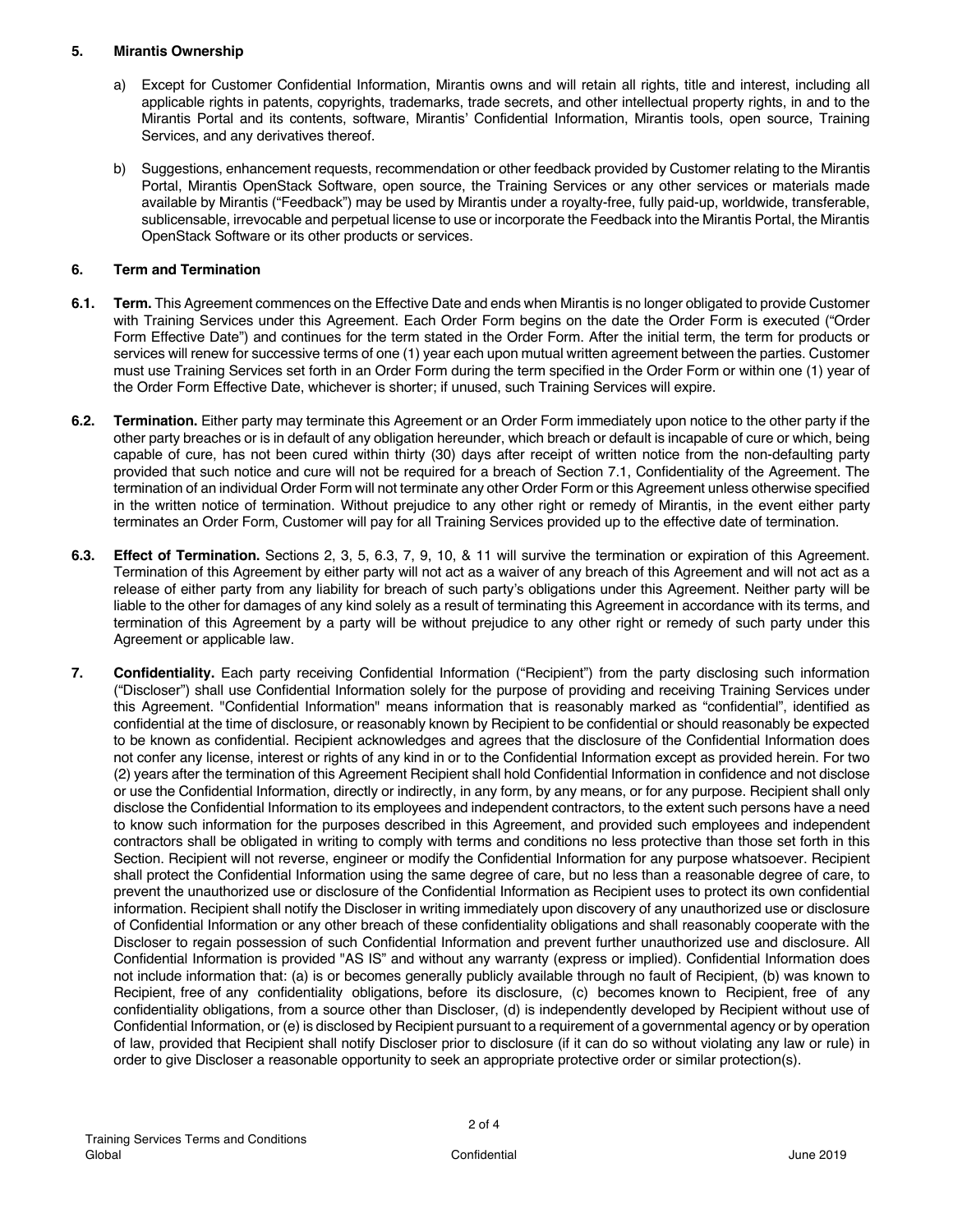**8. Limited Warranty.** Mirantis represents and warrants to Customer that (a) Mirantis has the legal power to enter into this Agreement; and (b) Mirantis will perform the Training Services in a workmanlike manner and with diligence and skills consistent with industry standards.

# **9. Disclaimers.**

- **9.1. Disclaimer of Warranty.** EXCEPT AS EXPRESSLY PROVIDED IN SECTION 8, THE SERVICES AND SOFTWARE ARE PROVIDED "AS IS" AND WITHOUT WARRANTIES OR CONDITIONS OF ANY KIND, INCLUDING THE IMPLIED WARRANTIES OF MERCHANTABILITY, NON-INFRINGEMENT, AND FITNESS FOR A PARTICULAR PURPOSE. MIRANTIS DOES NOT GUARANTEE OR WARRANT THAT THE USE OF THE SERVICES OR SOFTWARE WILL BE UNINTERRUPTED, COMPLY WITH REGULATORY REQUIREMENTS, BE ERROR FREE OR THAT MIRANTIS WILL CORRECT ALL SOFTWARE ERRORS. FOR THE BREACH OF THE WARRANTIES SET FORTH IN THIS SECTION CUSTOMER'S EXCLUSIVE REMEDY, AND MIRANTIS ENTIRE LIABILITY, WILL BE THE REPERFORMANCE OF DEFICIENT SERVICES, OR IF MIRANTIS CANNOT SUBSTANTIALLY CORRECT A BREACH IN A COMMERCIALLY REASONABLE MANNER, CUSTOMER MAY TERMINATE THE RELEVANT SERVICES AND RECEIVE A PRO-RATA REFUND OF THE FEES PAID FOR THE DEFICIENT SERVICES AS OF THE EFFECTIVE DATE OF TERMINATION. Without limiting the generality of the foregoing disclaimer, Customer acknowledges that the software and Training Services are not specifically designed, manufactured or intended for use in any life support systems; planning, construction, maintenance, control, or direct operation of nuclear facilities; or navigation, control or communication systems, or weapons systems.
- **9.2. Disclaimer of Damages.** IN NO EVENT SHALL EITHER PARTY BE LIABLE FOR SPECIAL, INDIRECT, INCIDENTAL OR CONSEQUENTIAL DAMAGES OF ANY KIND RELATING TO THIS AGREEMENT, SOFTWARE, SERVICES OR THE USE THEREOF, INCLUDING, WITHOUT LIMITATION, ANY INCIDENTAL, CONSEQUENTIAL, SPECIAL, INDIRECT, EXEMPLARY OR PUNITIVE DAMAGES, WHETHER ARISING IN TORT, CONTRACT, OR OTHERWISE; OR ANY DAMAGES ARISING OUT OF OR IN CONNECTION WITH ANY MALFUNCTIONS, REGULATORY NON-COMPLIANCE, DELAYS, LOSS OF DATA, LOST PROFITS, LOST SAVINGS, INTERRUPTION OF SERVICE, LOSS OF BUSINESS OR ANTICIPATORY PROFITS, WHETHER OR NOT FORESEEABLE, EVEN IF IT HAS BEEN ADVISED OF THE POSSIBILITY OF SUCH DAMAGES.
- **10. Limitation of Liability.** EXCEPT FOR CUSTOMER'S PAYMENT OBLIGATION, IN NO EVENT WILL EITHER PARTY'S CUMULATIVE AND AGGREGATE LIABILITY UNDER THIS AGREEMENT EXCEED THE AMOUNTS PAID BY CUSTOMER UNDER THIS AGREEMENT DURING THE TWELVE (12) MONTH PERIOD IMMEDIATELY PRECEDING THE EVENT GIVING RISE TO THE LIABILITY UNDER THE APPLICABLE ORDER FORM. THE LIMITATIONS HEREIN WILL REMAIN IN FULL FORCE AND EFFECT, REGARDLESS OF WHETHER EITHER PARTY'S REMEDIES HEREUNDER ARE DETERMINED TO HAVE FAILED OF THEIR ESSENTIAL PURPOSE.

## **11. General Provisions**

- **11.1. Assignment.** Neither party may assign this Agreement or any of its rights or obligations hereunder without the prior written consent of the other party, which shall not be unreasonably withheld, except that (i) either party may assign this Agreement or rights granted hereunder to its affiliate without the consent of the other party, and (ii) the transfer of this Agreement or rights granted hereunder to a successor entity in the event of a merger, corporate reorganization, or acquisition of all or substantially all the assets of a party shall not constitute an assignment for purposes of this Section 11.1; provided that, in both cases (i) and (ii), the entity to which the Agreement is being assigned or transferred: (a) is not a direct competitor of the other party, and (b) agrees in writing to be bound by the terms and conditions of this Agreement. Any attempted assignment or transfer in violation of this Section 11.1 shall be null and void.
- **11.2. Governing Law.** This Agreement will be governed by and construed in accordance with the laws of the State of California, without reference to its conflicts of law provisions. Any dispute regarding this Agreement will be subject to the exclusive jurisdiction of the state courts in and for Santa Clara County, California, U.S.A. (or, if there is federal jurisdiction, the United States District Court for the Northern District of California), and the parties hereby irrevocably agree to submit to the personal and exclusive jurisdiction and venue of such courts. This Agreement will not be governed by the United Nations Convention on Contracts for the International Sale of Goods, the application of which is hereby expressly excluded. The Uniform Computer Information Transactions Act (UCITA) or any similar laws or regulations do not apply to this Agreement and the governing law will remain as if such law or regulation had not been enacted.
- **11.3. Export.** Any and all materials provided to Customer under this Agreement, including technical data relating thereto, may be subject to U.S. export control laws, including the U.S. Export Administration Act and its associated regulations, and sanctions control regimes of the United States and may be subject to export or import laws or regulations in other countries. Customer agrees to comply with all such law and regulations. Additionally, each Party agrees that it will not engage in any illegal, unfair, deceptive, or unethical business practices whatsoever, including, but not limited to, any act that would constitute a violation of the U.S. Foreign Corrupt Practices Act, U.K. Bribery Act, or other similar anti-corruption laws.